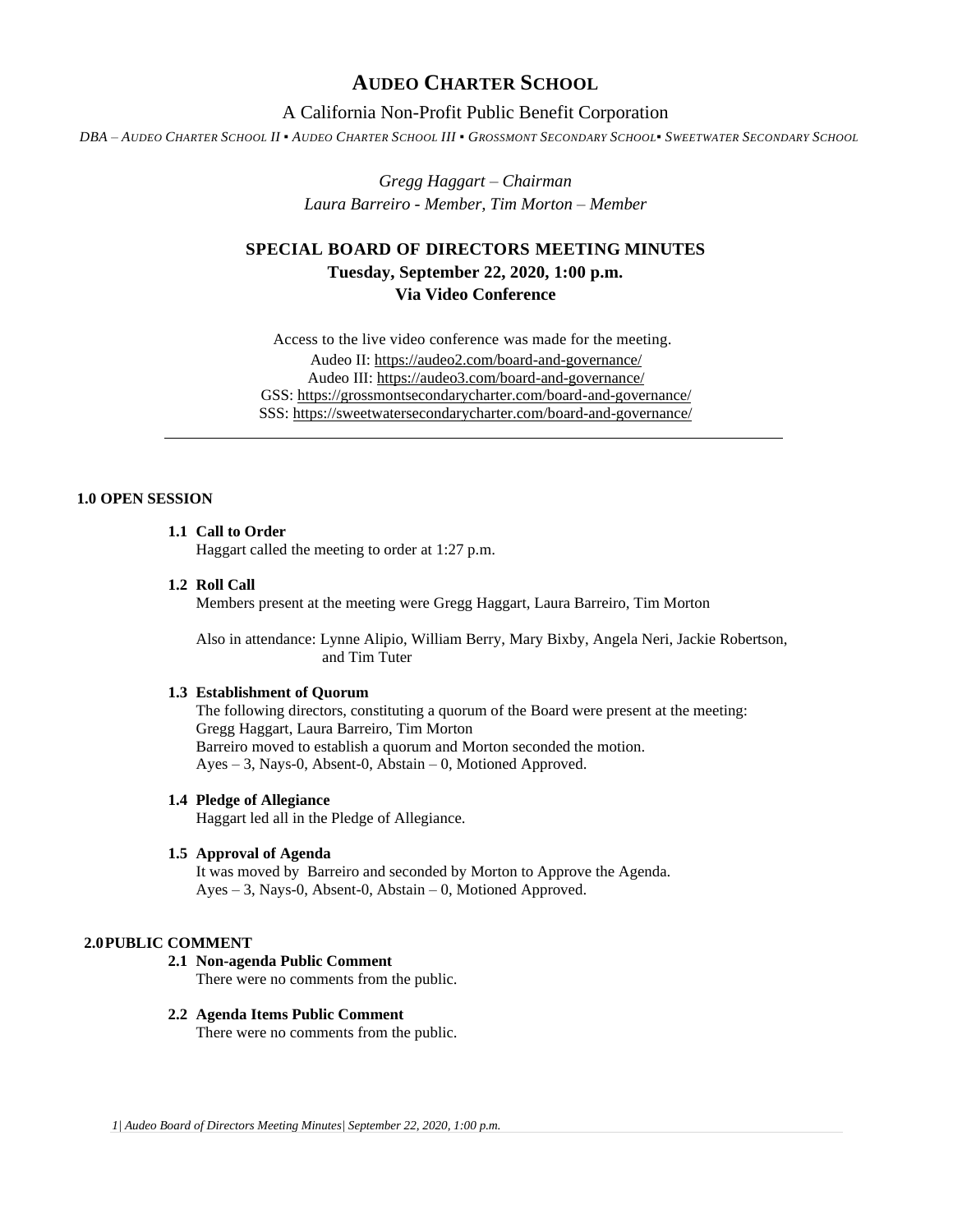#### **3.0ADMINISTRATIVE ITEMS**

- 3.1 Approval of Audeo Charter School II Charter Petition Renewal It was moved by Morton and seconded by Barreiro to Approve the Audeo Charter School II Charter Petition Renewal. Ayes – 3, Nays-0, Absent-0, Abstain – 0, Motioned Approved.
- 3.2 Approval of Audeo Valley Charter School Charter Petition It was moved by Morton and seconded by Barreiro to Approve the Audeo Valley Charter School Charter Petition . Ayes – 3, Nays-0, Absent-0, Abstain – 0, Motioned Approved.

#### **4.0CONSENT AGENDA**

All matters listed under the consent agenda are considered by the Board to be routine and will be approved/enacted by the Board in one motion in the form listed below. Unless specifically requested by a Board member for further discussion or removed from the agenda, there will be no discussion of these items prior to the Board votes on them. The President recommends approval of all consent agenda items.

## 4.1 **Consent Action Items for The Audeo Charter School II, Audeo Charter School III, Grossmont Secondary School and Sweetwater Secondary School for each School**

- 4.1.1 Approval of Board Meeting Minutes for August 26, 2020
- 4.1.2 Approval of Revised Pupil Attendance Calendar
	- 4.1.2.1 Audeo Charter School II
	- 4.1.2.2 Audeo Charter School III
	- 4.1.2.3 Grossmont Secondary School
	- 4.1.2.4 Sweetwater Secondary School

It was moved by Barreiro and seconded by Morton to Approve the Consent Action Items  $4.1 - 4.1.2.4$ .

Ayes – 3, Nays-0, Absent-0, Abstain – 0, Motioned Approved.

### **5.0ACTION ITEMS**

## **5.1 Action Items for Audeo Charter School II, Audeo Charter School III, Grossmont Secondary School, and Sweetwater Secondary School for each School**

5.1.1 Approval of Learning Continuity and Attendance Plan (LCP) 5.1.1.1 Audeo Charter School II It was moved by Barreiro and seconded by Morton to Approve the Audeo Charter School II Learning Continuity Plan Ayes – 3, Nays-0, Absent-0, Abstain – 0, Motioned Approved.

> 5.1.1.2 Audeo Charter School III It was moved by Morton and seconded by Barreiro to Approve the Audeo Charter School III Learning Continuity Plan Ayes – 3, Nays-0, Absent-0, Abstain – 0, Motioned Approved.

> 5.1.1.3 Grossmont Secondary School It was moved by Barreiro and seconded by Morton to Approve the Grossmont Secondary School Learning Continuity Plan Ayes – 3, Nays-0, Absent-0, Abstain – 0, Motioned Approved.